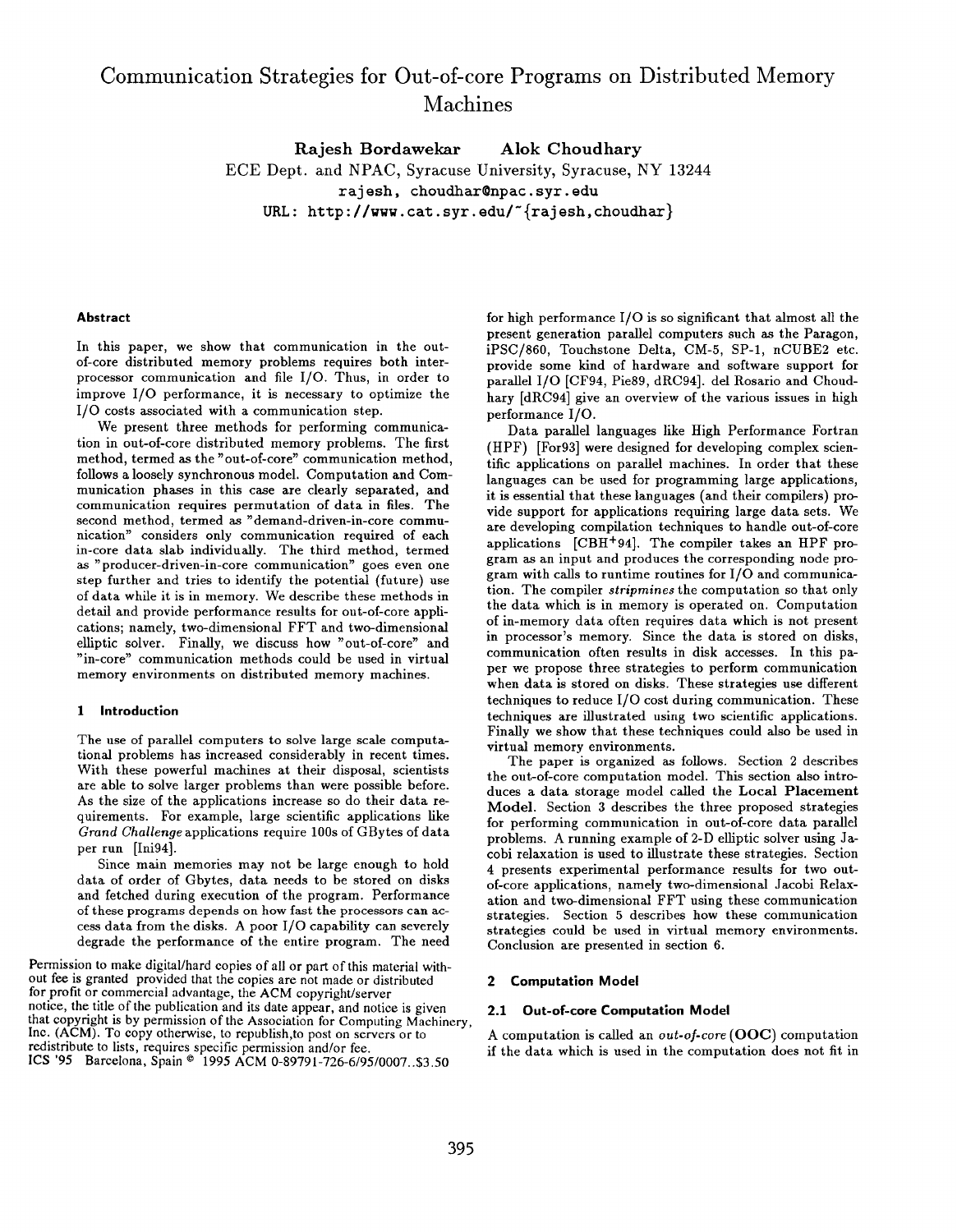the main memory. Thus, the primary data structures reside on disks and this data is called OOC data. Processing OOC data, therefore, requires staging data in smaller granules that can fit in the main memory of a system. That is, the computation is carried out in several phases, where in each phase part of the data is brought into memory, processed, and stored back onto secondary storage (if necessary).

The above phase may be viewed as application level demand paging in which data is explicitly fetched (or stored) at the application level. In virtual memory environments with demand paging, a page (or a set of pages) is fetched into the main memory from disk. The set of pages which lies in the main memory is called the Working Set. Computations are performed on the data which lies in the working set. After the computation is over, pages from the working set which are no longer required are written back on the disk (if required). When the computation requires data which is not in the working set, a page fault occurs and the page which contains the necessary data is fetched from disk. We can consider the out-of-core computation as a type of demand paging in which one or more pages form one slab. The slabs are fetched from disk when required and computation is performed on the in-core data slab. When the computation on the in-core slab is finished, the slab is written back to the disk.

### 2.2 Programming Model

In this work, we focus on out-of-core computations performed on distributed memory machines. In distributed memory computations, work distribution is often obtained by distribution data over processors. For example, High Performance Fortran (HPF) provides explicit compiler directives (TEMPLATE, ALIGN and DISTRIBUTE) which describe how the arrays should be partitioned over processors [For931. Arrays are first aligned to a template (provided by the TEMPLATE directive). The DISTRIBUTE directive specifies how the template should be distributed among the processors. In HPF, an array can be distributed as either  $BLOCK(m)$  or  $CYCLIC(m)$ . In a BLOCK $(m)$  distribution, contiguous blocks of size m are distributed among the processors. In a CYCLIC $(m)$ distribution, blocks of size  $m$  are distributed cyclically. The DISTRIBUTE directive specifies which elements of the global array should be mapped to each processor. This results in each processor having a local array associated with it. Our main assumption is that local arrays are stored in files from which the data is staged into main memory. When the global array is an out-of-core array, the corresponding local array will have to be also stored in files. The out-of-core local array can be stored in files using two distinct data placement models. The first model, called the Global Placement Model (GPM) maintains the global view of the array by storing the global array into a common file  $[CBH<sup>+</sup>94]$ . The  $\rm{second\ model},$  called the  $\it Local\ Placent\ Model\left(LPM\right)$  dis tributes the global array into one or more files according to the distribution pattern. For example, the VESTA file system provides a way of distributing a file into several logical file partitions, each belonging to a distinct processor [CF94]. In this paper we only consider the local placement model.

### 2.3 Local Placement Model

In the Local Placement Model, the local array of each processor is stored in a logical file called the Local Array File (LAF) of that processor as shown in Figure 1. The local



Figure 1: Local Placement Model

array files can be stored as separate files or they may be stored as a single file (but are logically distributed). The node program explicitly reads from and writes into the file when required. The simplest way to view this model is to think of each processor as having another level of memory which is much slower than main memory. If the 1/0 architecture of the system is such that each processor has its own disk, the LAF of each processor can be stored on the disk attached to that processor. If there is a common set of disks for all processors, the LAF may be distributed across one or more of these disks. In other words, we assume that each processor has its own logical disk with the LAF stored on that disk. The mapping of the logical disk to the physical disks is system dependent. At any time, only a portion of the local array is fetched and stored in main memory. The size of this portion depends on the amount of memory available. The portion of the local array which is in main memory is called the  $In-Core Local Array (ICLA)$ . All computations are performed on the data in the ICLA. Thus, during the course of the program, parts of the LAF are fetched into the ICLA, the new values are computed and the ICLA is stored back into appropriate locations in the LAF.

### 3 Communication Strategies in Out-of-core Computations

Given 00C computations, when the primary data sets reside in files on disks, any communication involving the 00C data would require disk accesses as well. In in-core computations on distributed memory machines, a communication step involves movement of data from one or more processor's memory to other processor's memories. For 00C computations, communication therefore would involve movement of data from one or more processor's files to other processor's files. Given that disk accesses are several orders of magnitude more expensive than memory accesses, and considerably more expensive than communication time itself, it is important to consider optimizations in the 1/0 part of a communication step. In this section, we propose several strategies to perform communication for 00C computations. We mainly focus on data parallel programs such as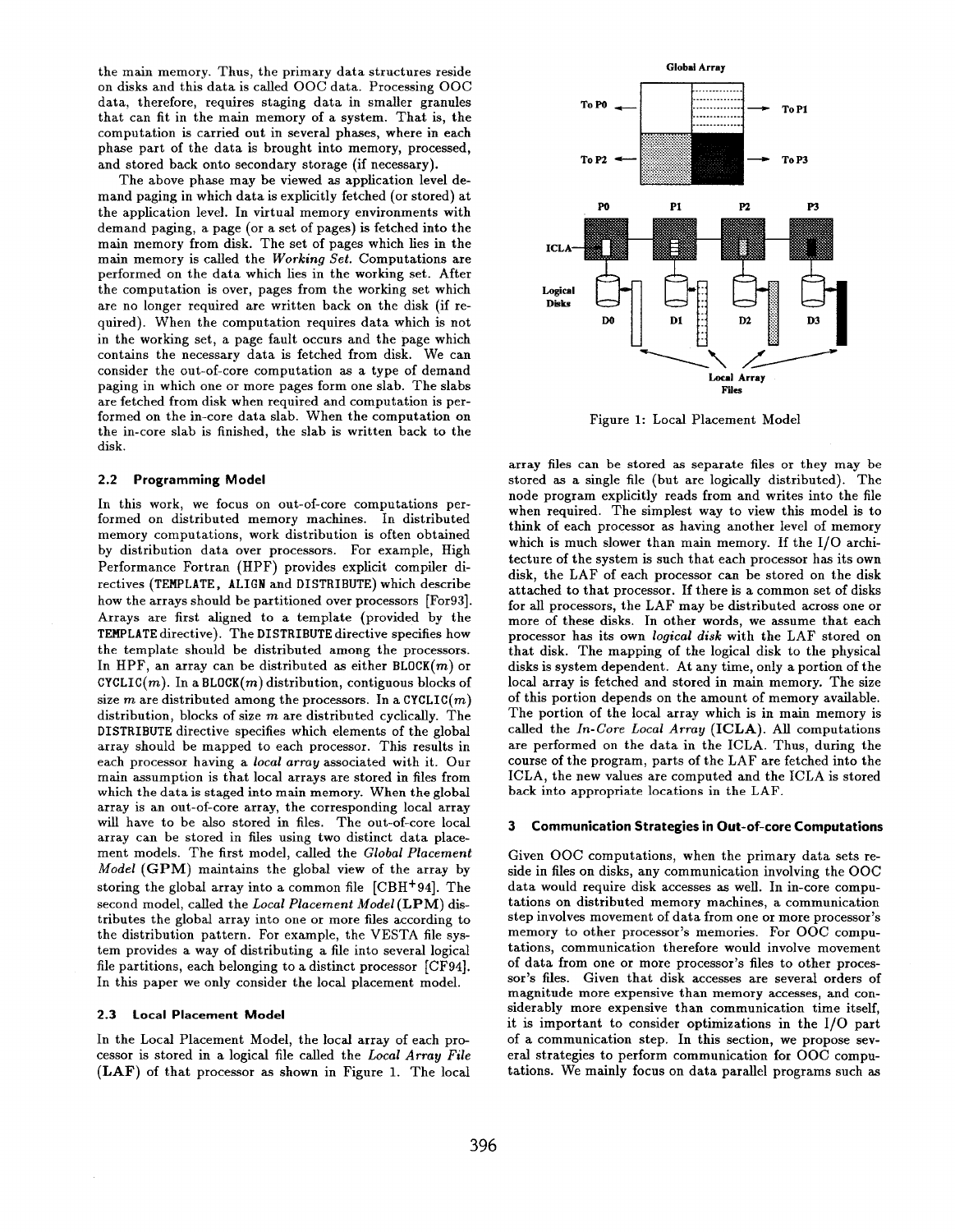| $\mathbf{1}$   | REAL A(1024, 1024), B(1024, 1024)            |
|----------------|----------------------------------------------|
|                |                                              |
| $\overline{2}$ | <b>!HPF\$ PROCESSORS <math>P(4,4)</math></b> |
| 3              | !HPF\$ TEMPLATE T(1024,1024)                 |
| 4              | !HPF\$ DISTRIBUTE T(BLOCK, BLOCK)            |
| 5              | !HPF\$ ALIGM with T :: A, B                  |
|                |                                              |
| 6              | FORALL $(I=2:I-1, J=2:I-1)$                  |
| 7              | $A(I,J) = (A(I,J-1) + A(I,J+1))$             |
| 8              | $+A(I+1,J) + A(I-1,J))/4$                    |
|                |                                              |

Figure 2: An HPF Program Fragment for Two-dimensional Jacobi Computations. The array A is distributed in BLOCK-BLOCK fashion over 16 processors.

those written in HPF. We first describe how the communication is done for in-core programs and then describe three communication strategies for out-of-core programs. We explain both cases with the help of the HPF program fragment given in Figure 2. In this example, arrays A and B are distributed in (BLOCK-BLOCK) fashion on 16 processors logically arranged as a  $4 \times 4$  two-dimensional grid.

### 3.1 Communication Strategies in In-core Computations

Consider the HPF program fragment from Figure 2. The HPF program achieves parallelism using (1) Data Distribution and (2) Work Distribution. The data distribution may be specified by the user using compiler directives or may be automatically determined by the compiler. Work distribution is performed by the compiler during the compilation of parallel constructs like FORALL or array assignment statements (line 6, Figure 2). A commonly used paradigm for work distribution is the owner-computes rule [BCF+ 93, HKT92]. The owner-computes rule says that the processor that owns a datum will perform the computations which make an assignment to this datum.

In the example, it can be observed that for the array assignment (lines 6-8), each processor requires data from neighboring processors. Consider processor 5 from Figure 3. It requires the last row of processor 1, last column of processor 4, first row of processor 9 and first column of processor 6. This pattern can be considered as a logical shift of the data across processor boundaries. It should be noted that processor 5 needs to send data to processors 1,4,6 and 9 aa well. Data communication can be carried before the local computation begins. Since computation is performed in a SPMD (loosely synchronous) style, all processors synchronize before communication. As all processors need off-processor data for their local computations, they simultaneously send and/or receive data. This is so called *collective* communication. After the communication is performed, each processor begins computations on the local array. From this analysis, we can arrive to following conclusions

- 1. Communication in an in-core HPF program is generated during the computation of  $(in-core)$  local array because the processor requires data which is not present in it's memory. Both data distribution and work distribution strategies dictate the communication pattern.
- 2. In an in-core SPMD (e.g. HPF) program, the communication can be performed collectively and

is normally performed either before or(and) after the computation. This ensures that the computation does not violate loosely synchronous constraint.



Figure 3: Figure illustrates compilation of out-of-core difference equation. The in-core slabs and the corresponding ghost areas are shown using distinct shades.

### 3.2 Communication Strategies in Out-of-core Computations

In an out-of-core application, computation is carried out in phases. Each phase reads a slab of data (or ICLA), performs computations using this slab and writes the slab back in the local array file. In this case processors may need to communicate because  $(1)$  computation of in-core local array requires data which is not present in memory during the computation involving ICLA and,  $(2)$  ICLA contains data which is required by other processors for computation. The communication can be performed in two ways: (1) in a col lective manner, using Out-of-core Communication and (2) in a demand basis, termed as "In-core Communication".

We will now illustrate the two communication approaches using the example of the 2-D elliptic solver (using Jacobi Relaxation) (Figure 2). We now assume that array A is an out-of-core array which is distributed over 16 processors. Each processor stores it's local array into it's local array tile.

### 3.2.1 Out-of-core Communication

In the out-of-core communication method, the communication is performed collectively considering the entire 00C local array. All processors compute the elements which are required for the computation of the OCLA but are not present in the OCLA. These elements are communicated either before or after the computation on the OCLA. The communication from node  $j$  to node  $i$  involves following steps

1. Synchronize (if necessary).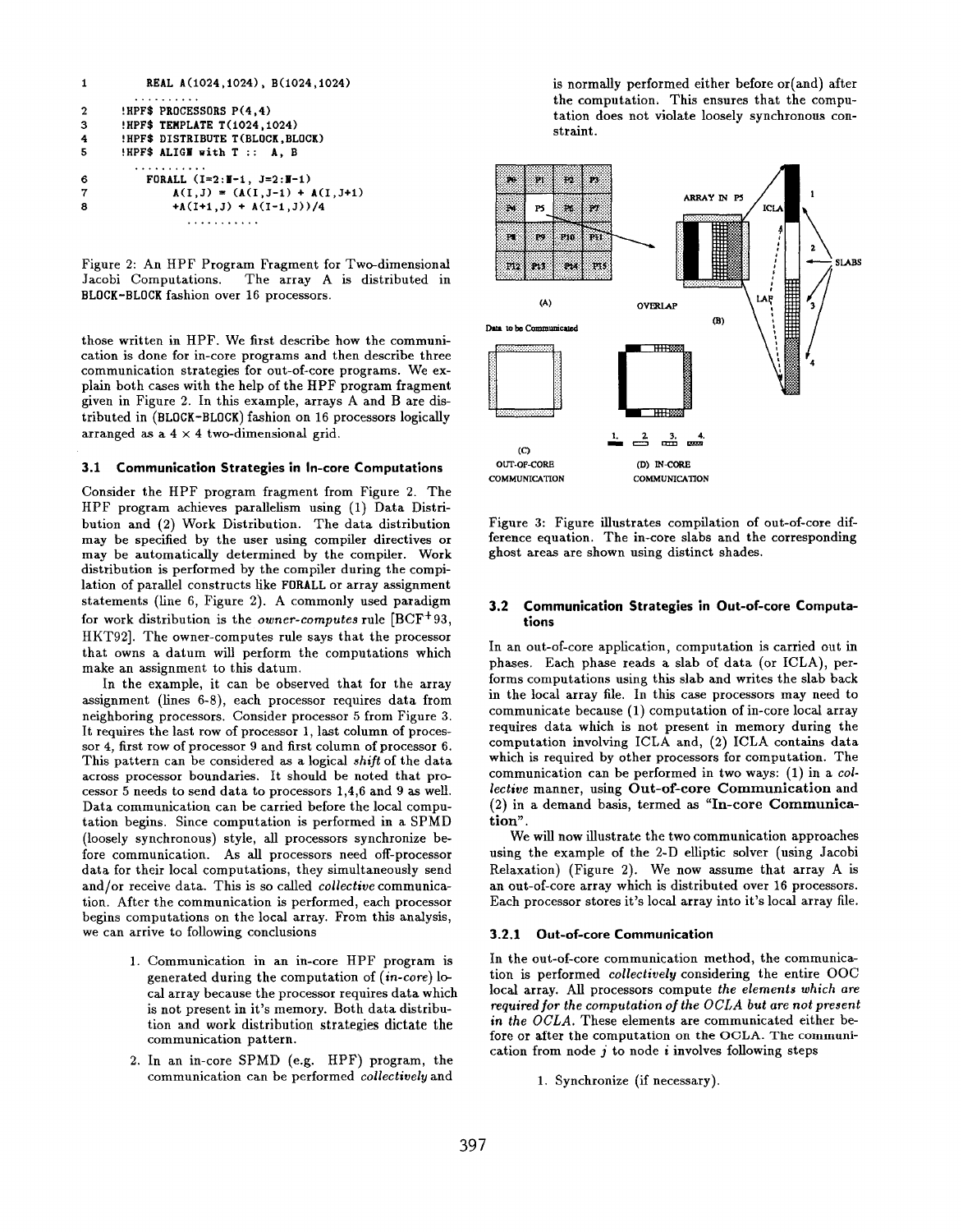- 2. Node  $j$  checks if it needs to send data to other  $i$ processors. If so, it checks if the required data is in memory. If not, node  $j$  first sends a request to read data from disk and then receives the requested data from disk. If the required data is in memory then the processor does not perform file 1/0.
- 3. Node j sends data to node i.
- 4. Node i either stores the data back in local file or keeps it in memory (This would depend on whether the data required can be entirely used by the current slab in the memory, if not, the received data must be stored in local files).

To illustrate these steps, consider processors 5 and 6 from Figure 3 (A). Each processor performs operations on it's OCLA in stages. Each OCLA computation involves repeated execution of three steps (1) Fetching an ICLA, (2) Computing on the ICLA, (3) Storing the ICLA back in the local array file. Figure  $3(B)$  shows the ICLA's using different shades. Figure 3(C) shows the data that needs to be fetched from other processors (called the ghost area). In the out-of-core method, all the processors communicate this data before the computation on the OCLA begins. To illustrate the point that out-of-core communication requires 1/0, note that processor 5 needs to send the last column to processor 6. This column needs to be read from the local array file and communicated. Figure 4 shows the phases in the out-of-core communication method.



Figure 4: Out-of-core Communication, Collective communication performed either before or after the local computation phase.

In the out-of-core communication method, communication and computation are performed in two separate phases. As a result, the OCLA computation becomes atomic, i.e., once started it goes to completion without interruption. This method is attractive from the compiler point of view since it allows the compiler to easily identify and optimize collective communication patterns. Since the communication will be carried before the computation, this strategy is suitable



Figure 5: Demand-driven In-core Communication. Node 2 requests data from Node 1 (point 2). Node 1 reads data from disks and sends to node 2 (points 4-5).

for HPF FORALL-type of computations which have copy-incopy-out semantics. In the above example, four shifts are required which result in disk accesses, data transfer and data storage (in that order).

### 3,2.2 In-core Communication

For 00C computations, the communication may be performed in an entirely different way by just considering the communication requirements of the ICLA (or slab in memory) individually. In other words, communication set for each ICLA is generated individually. The basic premise behind this strategy is that if the data present in the memory can be used for communication while it is resident in memory, it may reduce the number of file 1/0 steps.

In-core communication method differs from the out-ofcore communication method in two aspects, (1) in the incore communication method, communication is not performed collectively. The two phases, computation on the ICLA and communication are interleaved. However the computation on the ICLAS is still carried out in an SPMD fashion. The data to be communicated is the data which is required for the computation of the ICLA but is not present in the memory (but it may be present in remote memory or another processor's file). The in-core communication can be further divided into two types, (1) Demand-driven Communication and (2) Producer-driven Communication.

c Demand-driven In-core Communication (Consumer decides when to fetch)

In this strategy, the communication is performed when a processor requires off-processor data during the computation of the ICLA. Figure 5 illustrates the demanddriven communication method. Node 2 requires offprocessor data at point 2 (Figure 5). Let us assume that the required data is computed by node 1 at point 1 and stored back on disk. When node 2 requires this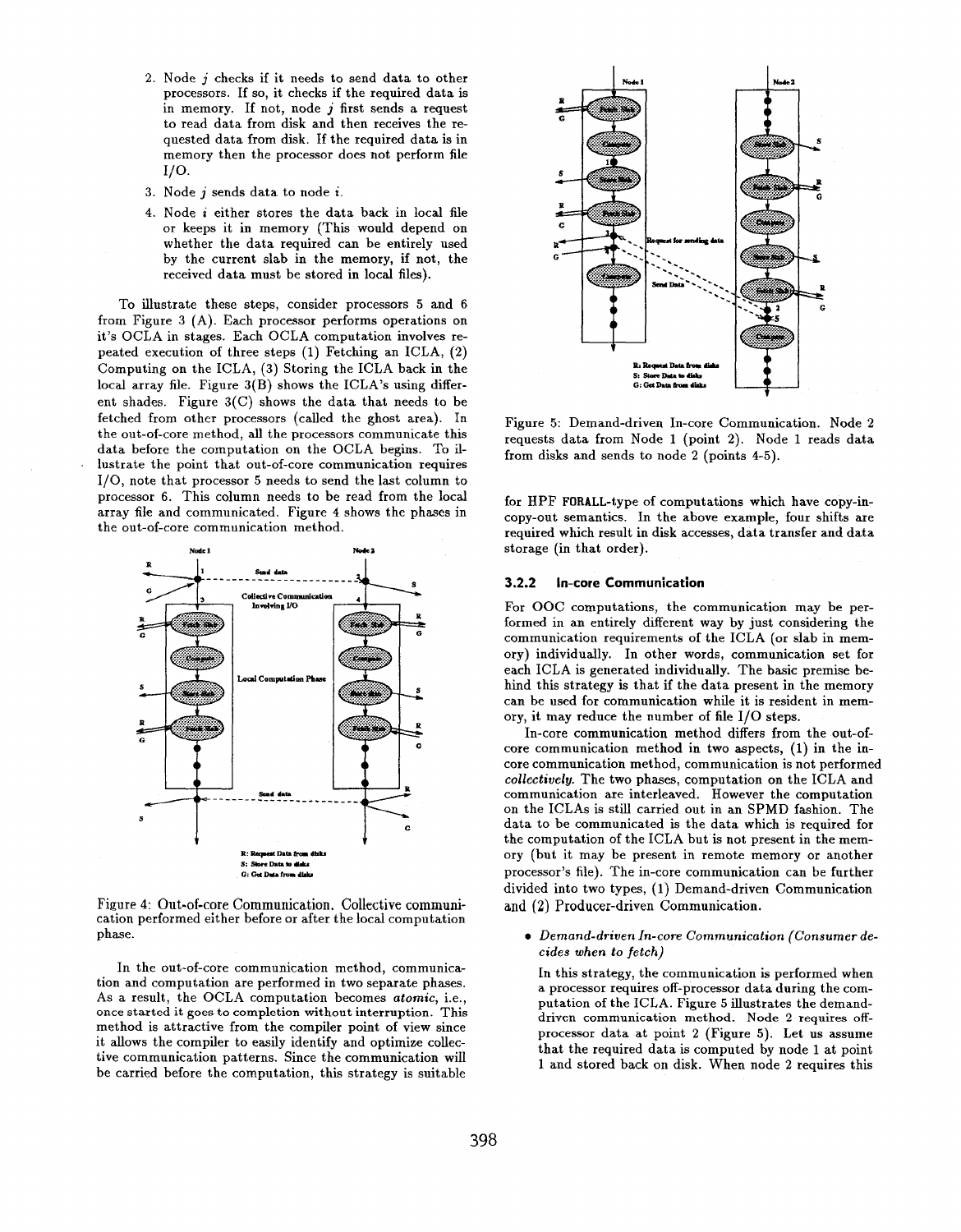

Figure 6: Producer-driven In-core Communication. Node 1 sends data to node 2 (points 1-2). Node 2 uses this data at point 3.

data, it sends a request to node 1 to get this data. Node 1 checks if the data is in memory else it reads the data (point 3). After reading the data from disk, node 1 sends this data to node 2. Node 2 receives this data (point 5) and uses it during the computation of the ICLA.

This method can be illustrated using the example of the elliptic solver (Figure 3). Consider again processor 5. Figure 3(B) shows the different ICLAS for the processor 5. Let us consider slab 1 (shown by the darkest shade). The ghost area of this slab is shown in Figure 3(D). When this ICLA is in processor's memory, it requires data from processors 1, 4 and 9. Hence, processor 5 sends requests to processors 1, 4 and 9. After receiving the request, processors 1, 4 and 9 check whether the requested data is present in the ICLA or it has to be fetched from the local array file. Since processors 1 and 9 have also fetched the first slab, the requested data lies in the main memory. Hence processors I and 9 can send the requested data without doing file 1/0. However, since processor 4 has also fetched the first slab, the requested data does not lie in the main memory. Therefor, processor 4 has to read the data (last column) from it's local array file and send it to processor 5. It is important to note that the shift collective communication pattern in the original 00C communication is broken into different patterns when in-core communication is considered.

 $\bullet$  -Producer-driven In-core Communication (Producer de cides when to send)

The basic premise of this communication strategy is that when a node computes on an ICLA and can determine that a part of this ICLA will be required by another node later on, this node sends that data while it is in its present memory. Note that in the demanddriven communication, if the requested data is stored on disk (as shown in Figure 5), the data needs to be fetched from disk which requires extra 1/0 accesses. This extra 1/0 overhead can be reduced if the data can be sent to the processor either when it is computed or when it is fetched by it's owner processor.

This approach is shown in Figure 6. Node 2 requires some data which is computed by node 1 at point 1. If node 1 knows that data computed at point 1 is required by node 2 later, then it can send this data to node 2 immediately. Node 2 can store the data in memory and use it when required (point 3). This method is called the Producer-driven communication since in this method the producer (owner) decides when to send the data. Communication in this method is performed before the data is used. This method requires knowledge of the data dependencies so that the processor can know beforehand what to send, where to send and when to send. It should be observed that this approach saves extra disk accesses at the sending node if the data used for communication is present in its memory.

In the example of the elliptic solver, assume that processor 5 is operating on the last slab (slab 4 in Figure  $3(D)$ ). This slab requires the first column from processor 6. Since processor 6 is also operating on the last slab, the first column is not present in the main memory. Hence, in the demand-driven communication method, processor 6 needs to fetch the column from it's local array file and send it to processor 5. In the producer-driven communication method, processor 6 will send the first column to processor 1 during the computation of the first slab. Processor 5 will store the column in its local array file. This column will be then fetched along with the last slab thus reducing the 1/0 cost.

# 3.2.3 Discussion

The main difference between the in-core and out-of-core communication methods is that in the latter, communication and computation phases are separated. Since the communication is performed before the computation, an out-ofcore computation consists of three main phases, Local 1/0, Out-of-core Communication and Computation. The local 1/0 phase reads and writes the data slabs from the local array files. The computation phase performs computations on in-core data slabs. The out-of-core communication phase performs communication of the out-of-core data. This phase redistributes the data among the local array files. The communication phase involves both inter-processor communication and file 1/0. Since the required data may be present either on disk or in on-processor memory, three distinct access patterns are observed

1. Read(write) from my logical disk.

This access pattern is generated in the in-core communication method. Even though data resides in the logical disk owned by a processor, since the data is not present in the main memory it has to be fetched from the local array file.

2. Read from other processor's memor In this case the required data lies in the memory of some other processor. In this case only memory-to-memory copy is required.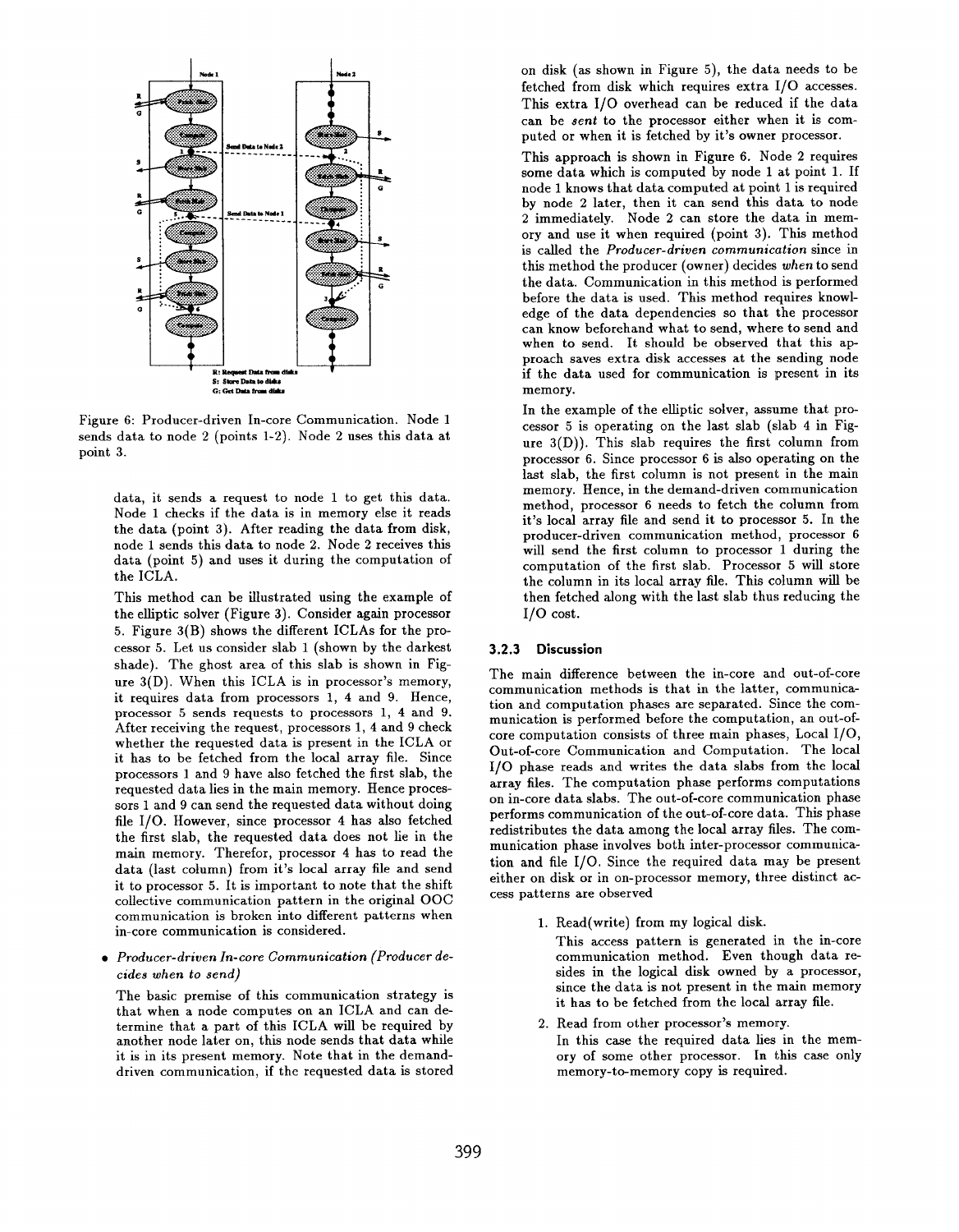3. Read(write) from other processor's logical disk. When the required data lies in other processor's disk, communication has to be done in two stages. In case of data read, in the first stage the data has to read from the logical disk and then communicated to the requesting processor. In case of data write, the first phase involves communicating data to the processor that owns the data and then writing it back to the disk.

The overall time required for an out-of-core program can be computed as a sum of times for local  $I/O$   $T_{li}$ , in-core computation  $T_{comp}$  and communication  $T_{comm}$ .

$$
T = T_{\text{to}} + T_{\text{comm}} + T_{\text{comp}}
$$

 $T_{\text{to}}$  depends on (1) Number of slabs to be fetched into memory and, (2) 1/0 access pattern. The number of slabs to be fetched is dependent on the size of the local array and the size of the available in-core memory. The 1/0 access pattern is determined by the computation and the data storage patterns. The 1/0 access pattern determines the number of disk accesses.  $T_{comm}$  can be computed as a sum of 1/0 time and inter-processor communication time. The 1/0 time depends on (1) whether the disk to be accessed is local (owned by the processor) or it is owned by some other processor, (2) the number of data slabs to be fetched into memory and, (3) the number of disk accesses which is determined by the 1/0 access patterns. The inter-processor communication time depends on the size of data to be communicated and the speed of the communication network. Finally the computation time depends on the size of the data slabs (or size of available memory). Hence, the overall time for an out-of-core program depends on the communication pattern, available memory and 1/0 access pattern.

### 4 Experimental Performance Results

This section presents performance results of 00C applications implemented using the communication strategies presented in this paper. We demonstrate that under different circumstances, different strategies may be preferred, i.e., no one strategy is universally good. We also show performance by varying the amount of memory available on the node to store ICLAS.

The applications were implemented on the Intel Touchstone Delta machine at Caltech. The Touchstone Delta has 512 compute nodes arranged as a  $16\times32$  mesh and 32 I/O nodes connected to 64 disks. It supports a parallel file system called the Concurrent File System (CFS).

# 4.1 Two-Dimensional Out-of-core Elliptic Solver

Table 1 presents performance of 2D out-of-core elliptic solver using the three communication strategies. The problem size is 4K x4K array of real numbers, representing 64 MBytes of data. The data distribution is (BLOCK-BLOCK) in two dimensions. The number of processors is 64 (with a 8\*8 logical mapping). The size of the ICLA waa varied from 1/2 of the OCLA to 1/16 of the OCLA.

Tables 1 and 2 show three components of the total execution time; namely, Local  $I/O$  (LIO) time, Computation time (COMP) and the Out-of-core Communication time (COMM) for Out-of-core Communication Method, Demand-driven Incore Communication Method and Producer-driven In-core

| Demand-driven In-core Comm. Method   |                         |                       |                       |                                          |  |
|--------------------------------------|-------------------------|-----------------------|-----------------------|------------------------------------------|--|
| Cost                                 | Ratio $=$ $\frac{1}{6}$ | $Ratio = \frac{1}{4}$ | Ratio $=\frac{1}{5}$  | Ratio= $\frac{1}{16}$                    |  |
| сомм                                 | 1.52                    | 1.60                  | 1.78                  | 1.98                                     |  |
| <b>COMP</b>                          | 1.08                    | 1.09                  | 1.11                  | 1.08                                     |  |
| LIO                                  | 57.71                   | 61.3                  | 62.51                 | 72.698                                   |  |
| Producer-driven In-core Comm. Method |                         |                       |                       |                                          |  |
| Cost                                 | Ratio $=\frac{1}{2}$    | $Ratio =$             | $Ratio = \frac{1}{5}$ | $\overline{\text{Ratio}} = \frac{1}{16}$ |  |
| сомм                                 | 1.88                    | 1.98                  | 2.03                  | 2.61                                     |  |
| COMP                                 | 1.11                    | 1.08                  | 1.1                   | 0.99                                     |  |
| LIO                                  | 54.41                   | 61.22                 | 67.03                 | 73.53                                    |  |
| <b>Out-of-core Comm. Method</b>      |                         |                       |                       |                                          |  |
| Cost                                 | Ratio $=\frac{1}{2}$    | $Ratio = \frac{1}{4}$ | $Ratio = \frac{1}{2}$ | $\overline{\text{Ratio}} = \frac{1}{16}$ |  |
| сомм                                 | 250.76                  | 261.73                | 288.97                | 279.37                                   |  |
| <b>COMP</b>                          | 1.8                     | 1.73                  | 1.8                   | 1.7                                      |  |
| LIO                                  | 51.90                   | 63.91                 | 128.29                | 200.37                                   |  |

Table 1: Out-of-core 2D-Jacobi  $(4K*4K)$  on 64 Processors, time in sec.

Communication Method. The experiment is performed for four values of the memory ratio (ICLA/OCLA). From these results we make the following observations

- 1. COMP remains constant in all the three communic tion methods. This is expected as the amount of computation is the same for alI cases.
- 2. COMM is largest in the out-of-core Communica method. This is because, each processor needs to read boundary data from a file and write the received boundary data into a file. Since the boundary data is not always consecutive, reading and writing of data results in many small 1/0 accesses. This results in an overall poor I/O performance. However, in this example, for the out-of-core communication method, COMM does not vary significantly aa the size of the available memory is varied. As the amount of data to be communicated is relatively small, it can fit in the on-processor memory. As a result, communication does not require stripmining (i.e. becomes independent of the available memory size). If the amount of data to be communicated is greater than the size of the available memory, then COMM will vary as the size of the available memory changes.
- 3. Producer-driven in-core communication, even thoug it performs the best, does not provide significant performance improvement over the Demand-driven in-core communication method. The main reason that is due to lack of on-processor memory, the receiver processor stores that received data on disk and reads it when needed. This results in extra 1/O accesses.
- 4. In both Demand and Producer-driven communication methods, COMM does not vary significantly as the amount of available memory is changed. In the 2- D Jacobi method, the inter-processor communication forms a major part of in-core communication. Since the in-core communication requires small 1/0, the incore communication cost is almost independent of the available memory.
- 5. As the amount of memory is decreased, more 1/0 accesses are needed to read and store the data. This leads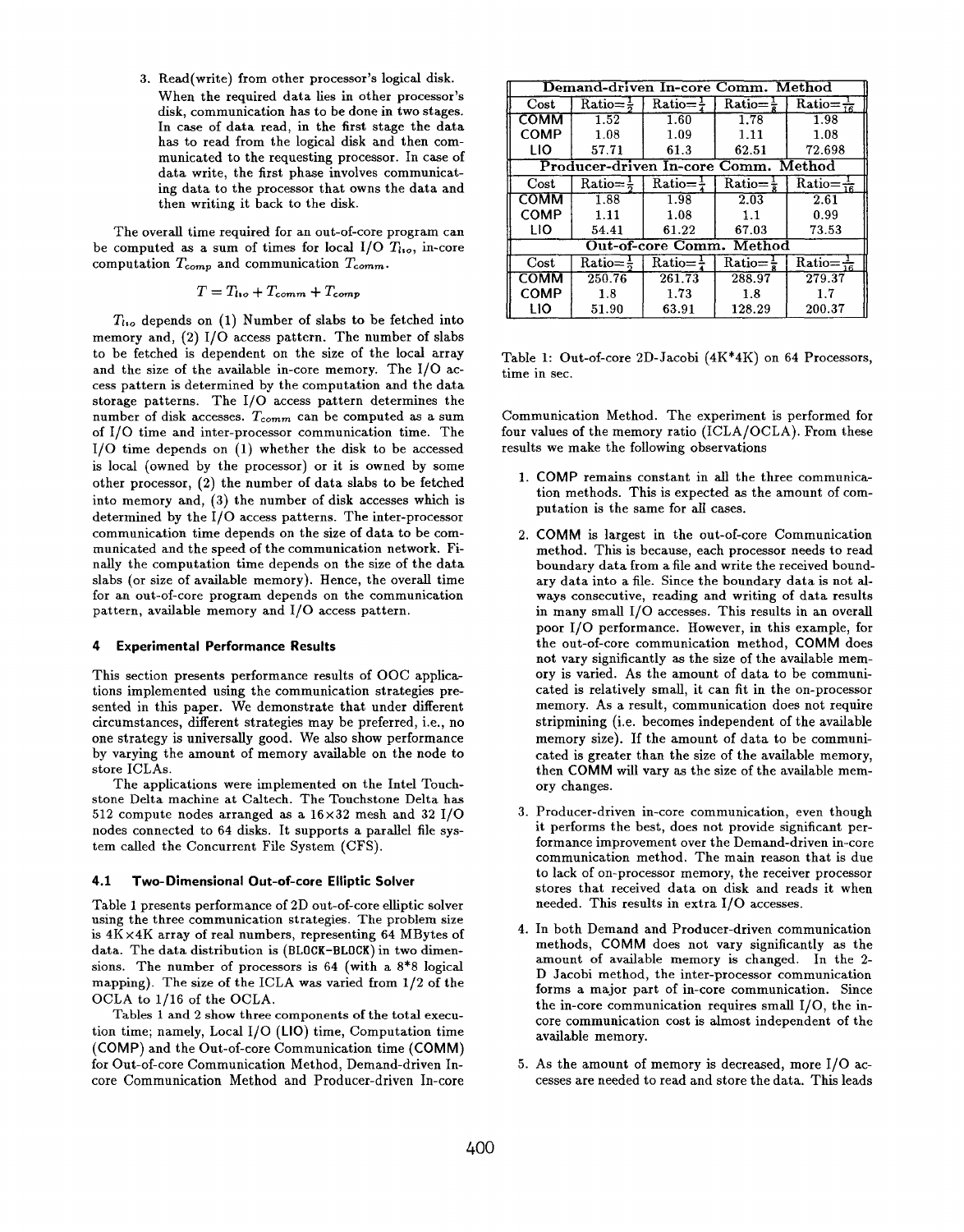| Demand-driven In-core Comm. Method   |                       |                       |                                         |                                          |  |
|--------------------------------------|-----------------------|-----------------------|-----------------------------------------|------------------------------------------|--|
| $\rm Cost$                           | $Ratio = \frac{1}{2}$ | Ratio $=\frac{1}{4}$  | $\overline{\text{Ratio}} = \frac{1}{2}$ | $\text{Ratio} = \frac{1}{16}$            |  |
| сомм                                 | 1.92                  | 1.78                  | 2.10                                    | 2.34                                     |  |
| <b>COMP</b>                          | 5.8                   | 5.9                   | 5.49                                    | 5.29                                     |  |
| LIO                                  | 215.53                | 218.51                | 224.41                                  | 246.72                                   |  |
| Producer-driven In-core Comm. Method |                       |                       |                                         |                                          |  |
| Cost                                 | $Ratio = \frac{1}{2}$ | $Ratio = \frac{1}{4}$ | $Ratio = \frac{1}{6}$                   | $\text{Ratio} = \frac{1}{16}$            |  |
| сомм                                 | 1.88                  | 1.98                  | 2.03                                    | 2.61                                     |  |
| <b>COMP</b>                          | 5.50                  | 5.41                  | 5.32                                    | 5.60                                     |  |
| LIO                                  | 218.70                | 220.79                | 235.33                                  | 244.04                                   |  |
| Method<br>Out-of-core Comm.          |                       |                       |                                         |                                          |  |
| Cost                                 | $Ratio = \frac{1}{5}$ | $Ratio =$             | $Ratio =$                               | $\overline{\text{Ratio}} = \frac{1}{16}$ |  |
| сомм                                 | 155.87                | 164.97                | 175.57                                  | 185.71                                   |  |
| <b>COMP</b>                          | 5.90                  | 5.88                  | 5.6                                     | 5.8                                      |  |
| LIO                                  | 251.54                | 268.39                | 312.75                                  | 348.19                                   |  |

Table 2: Out-of-core 2D-Jacobi (8K\*8K) on 64 Processors, time in sec.

to an increase in the cost of LIO. It should be noted that the local 1/0 and the 1/0 during communication are the dominant factors in the overall performance.

6. In in-core communication methods, the structured communication pattern (shift) gets distributed into several unstructured patterns (for each in-core data slab). In order to optimize these communication patterns, we need to use Producer/Demand-driven communication methods.

Table 2 illustrates the performance for the same problem with the same level of scaling for the problem size and the number of processors. This example solves a problem of 8K x 8K on 64 processors. Clearly, for both problem sizes, the out-of-core communication strategy performs the worst in terms of the communication time due to the fact that communication requires many small 1/0 accesses.

As we will observe in the next application, when the communication volume is large and the number of processors communicating is large, out-of-core communication provides better performance.

## 4.2 Two-Dimensional Fast Fourier Transform

This application performs two-dimensional Fast Fourier Transform (FFT). The FFT is an  $O(Nlog(N))$  algorithm to compute the discrete Fourier transform (DFT) of a  $N \times N$  array. On a distributed memory machine, FFT is normally performed using transpose/redistribution based algorithms. One way to perform a transpose based FFT on a  $N \times N$ array is as follows:

- 1. Distribute the array along one dimension according to some  $(*.cyclic(b))$  distribution.
- 2. Perform a sequence of lD FFTs along the nondistributed dimension (column FFTs).
- 3. Transpose the intermediate array  $x$ .
- 4. Perform a sequence of lD FFTs along the columns of the transposed intermediate array  $x^T$ .

Note that the above algorithm does not require any communication during 1D FFTs. However this algorithm requires a transpose (redistribution) which has an all-to-all

PROGRAM FFT REAL  $A(\mathbf{I},\mathbf{I})$ ! HPF\$ TEMPLATE T (M , H) ! HPF\$ DISTRIBUTE T(\* ,BLOCK) !HPF\$ ALIGH WITH T :: A FORALL $(J=1 : I)$  &  $D0_{\text{-}}1D_{\text{-}}FFT(A(:,J))$ A=TRAHSPOSE (A ) FORALL $(I=1 : 1)$  &  $D0_1D_FFT(A(:,J))$ **STOP** END

Figure 7: An HPF Program for 2-D FFT. Sweep of the 1-D FFT in  $(X/Y)$  dimension is performed in parallel.

communication pattern. Hence, the performance of the transpose based algorithm depends on the cost of the transpose. Figure 2 presents an HPF program to perform 2D FFT. The DO-1D-FFT routine performs 1-D FFT over the  $j<sup>th</sup>$  column of the array.

The basic 2D-FFT algorithm can be easily extended for out-of-core arrays. The 00C 2D FFT algorithm also involves three phases. The first and third phase involves performing lD FFT over the in-core data. The transposition phase involves communication for redistributing the intermediate array over the disks. Thus, the performance of the out-of-core FFT depends on the 1/0 complexity of the out-of-core transpose algorithm. The transpose can be performed using two ways, (1) Out-of-core Communication and (2) In-core Communication.

# 4.2.1 Out-of-core Communication

In the out-of-core communication method, the transposition is performed after the computation in the first phase as a collective operation. Figure 8 (A) shows the communication pattern for the out-of-core transpose. Each processor fetches data blocks (ICLAS) consisting of several subcolumns from it's local array file. Each processor then performs an in-core transpose of the ICLA. After the in-core transpose, the ICLAS are communicated to the appropriate processor which stores them back in the local array file.

### 4.2.2 In-core Communication

In this method, the out-of-core 2D FFT consists of two phases. In the first phase, each processor fetches a data slab (ICLA) from the local array file, performs 1-D FFTs over the columns of the ICLA. The intermediate in-core data is then transposed. In the second phase, each processor fetches ICLAS from it's local array file and performs lD FFTs over the columns in the ICLA.

Figure 8 (B) shows the in-core transpose operation. The figure assumes that the ICLA consists of one column. After the in-core transpose, the column is distributed across all the processors to obtain corresponding subrows. Since the data is always stored in the column major order, the subrows have to be stored using a certain stride. This requires a large number of small 1/0 accesses.

Note that in the transpose baaed FFT algorithm, the communication pattern do not change when in-core communication methods are used. As a result, two different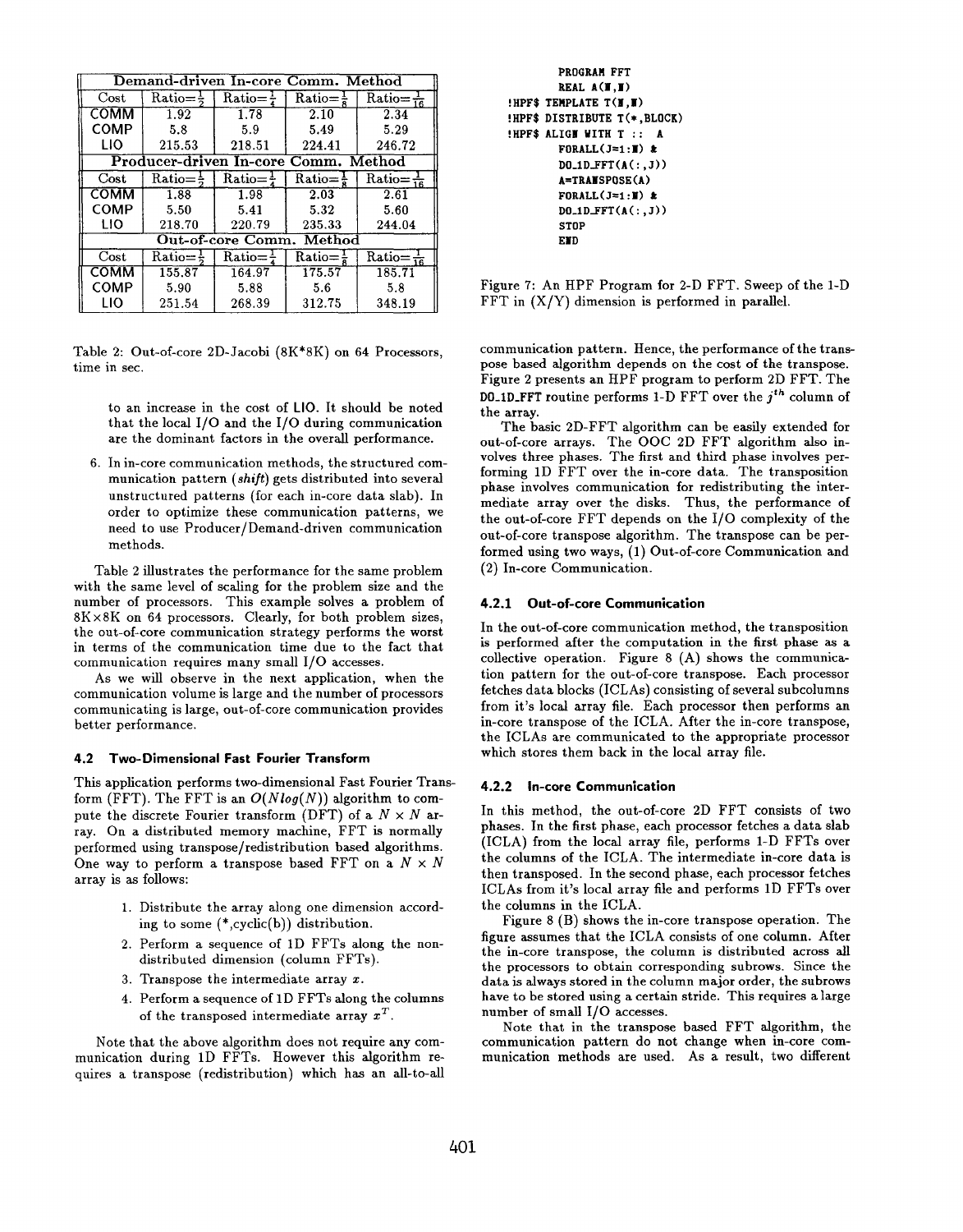

Figure 8: Out-of-core Transpose.

in-core communication methods are not required for communication optimization. We have implemented only the Producer-Driven communication method.

# 4.2.3 Experimental Results

Tables 3 and 4 present performance results for the out-ofcore ZD FFT using the two communication strategies. The experiment was performed for two problem sizes, 4K\*4K and 8K\*8K array of real numbers, representing 64 MBytes and 256 MBytes respectively. The arrays were distributed in column-block form over 16 and 64 processors arranged in a logical square mesh. The amount of available memory was varied from 1/2 to 1/16 of the local array size. Each table shows three components of the total execution time; namely, computation time  $(COMP)$ , local  $I/O$  time  $(LIO)$ and communication time (COMM). Tables 3 and 4 illustrate the variation of the total execution time with respect to the ratio (ICLA/OCLA).

| In-core Communication Method            |                       |             |                       |                                          |  |
|-----------------------------------------|-----------------------|-------------|-----------------------|------------------------------------------|--|
| Cost                                    | Ratio=                | Ratio=      | $Ratio =$             | $\overline{\text{Ratio}} = \frac{1}{16}$ |  |
| COMM                                    | 933.59                | 1767.35     | 3382.7                | 6514.54                                  |  |
| COMP                                    | 8.9                   | 8.52        | 8.35                  | 8.29                                     |  |
| LIO                                     | 13.212                | 22.48       | 40.86                 | 79.07                                    |  |
| <b>Out-of-core Communication Method</b> |                       |             |                       |                                          |  |
| Cost                                    | $Ratio = \frac{1}{2}$ | $Ratio = -$ | $Ratio = \frac{1}{2}$ | $\overline{\text{Ratio}} = \frac{1}{16}$ |  |
| <b>COMM</b>                             | 64.505                | 103.5       | 134.8                 | 175.95                                   |  |
| COMP                                    | 8.3                   | 8.8         | 8.65                  | 8.9                                      |  |
| LIO                                     | 13.39                 | 27.46       | 49.68                 | 92.45                                    |  |

Table 3: Out-of-core FFT (4K\*4K) on 64 Processors

From these results, we observe the following

1. For the out-of-core FFT, COMM for the in-core communication method is larger than that for the out-ofcore communication method. COMM includes the cost

| <b>In-core Communication Method</b>     |                      |                                         |                       |                                          |  |
|-----------------------------------------|----------------------|-----------------------------------------|-----------------------|------------------------------------------|--|
| Cost                                    | Ratio $=\frac{1}{5}$ | $\overline{\text{Ratio}} = \frac{1}{4}$ | $Ratio = \frac{1}{6}$ | $\overline{\text{Ratio}} = \frac{1}{16}$ |  |
| COMM                                    | 923.82               | 982.19                                  | 1827.18               | 3466.88                                  |  |
| <b>COMP</b>                             | 38.5                 | 37.19                                   | 36.47                 | 36.23                                    |  |
| LIO                                     | 23.39                | 26.97                                   | 44.76                 | 90.11                                    |  |
| <b>Out-of-core Communication Method</b> |                      |                                         |                       |                                          |  |
| Cost                                    | Ratio $=\frac{1}{2}$ | $Ratio = \frac{1}{2}$                   | Ratio= $\frac{1}{6}$  | $\overline{\text{Ratio}} = \frac{1}{16}$ |  |
| <b>COMM</b>                             | 149.82               | 171.11                                  | 193.23                | 260.95                                   |  |
| <b>COMP</b>                             | 34.34                | 34.26                                   | 34.30                 | 34.44                                    |  |
| LIO                                     | 28.38                | 35.59                                   | 58.81                 | 108.24                                   |  |

Table 4: Out-of-core FFT (8K\*8K) on 64 Processors

of performing inter-processor communication and 1/0. The in-core communication method requires a large number of small 1/0 accesses to store the data. In both in-core and out-of-core communication methods, COMM increases as the amount of available memory is decreased.

- 2. The in-core communication method requires less LIO than the out-of-core communication method. This is due to the fact that in the in-core communication method, part of the local 1/0 is performed aa a part of the out-of-core transpose.
- 3. As the number of processors and grid size is increase the out-of-core communication performs better but performance of the in-core communication method degrades.
- 4. In both methods, the computation cost COMP remain the same.

# 5 Communication Strategies in Virtual Memory Environments

So far, we presented communication strategies for 00C computations, where data staging was done explicitly at the application level. This staging is performed by runtime routines (e.g. see  $[TBC^+94]$ ). In this section, we briefly discuss how these strategies can be used when node virtual memory on nodes may be available.

Assume that node virtual memory is provided on an MPP, where the address space of each processor is mapped onto a disk(s). For example, on SP2, each node haa a disk associated with it for paging. Also assume that node has a TLB-like mechanism to convert virtual addresses to the corresponding physical accesses.

In such an environment, where demand paging is performed for accesses for data not present in the memory, sweep through a computation will involve page faults and accesses to pages from disks when needed. Two types of page faults are possible in this environment; namely, page faults caused by local accesses, termed as "local page faults" and page faults caused by data required by remote processors due to communication requirements termed as "remote page  $faults$ . The former is equivalent to local  $I/O$  in the explicit method for data accesses in form of slabs using the compiler and runtime support. The latter is equivalent to the 1/0 performed during communication in the explicit method.

If no compiler and runtime support for stripmining computations, and no (explicit) access dependent support for